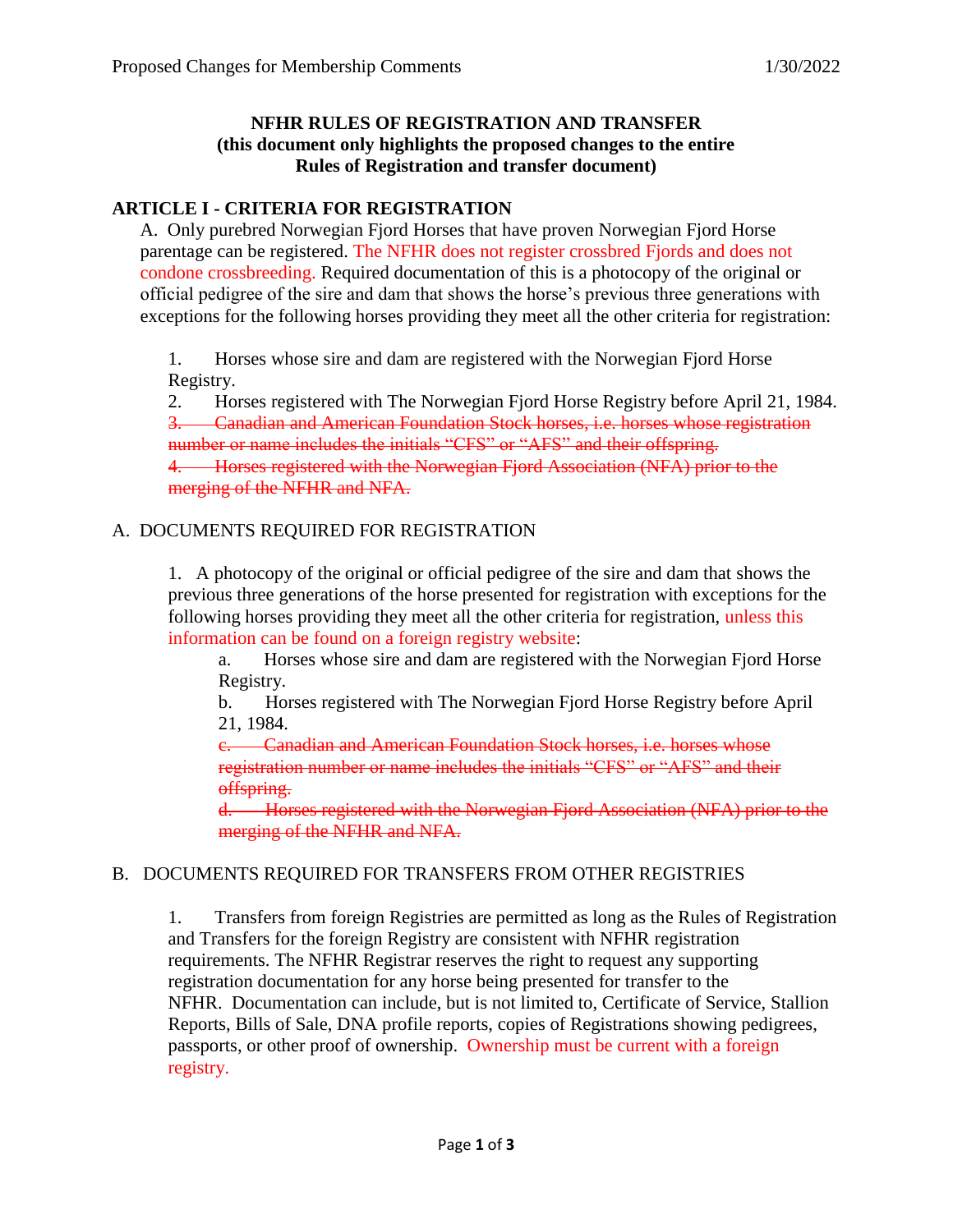2. Horses eligible for registration with the transferring registry but not actually registered must be registered according to the Registration Procedure under Article IV. Section A.

3. A photocopy of the original or official three generation pedigree, unless this is found on a foreign registry website.

4. A Registration Transfer Application completed in full, signed and dated along with the applicable fees.

### **ARTICLE V - TRANSFER OF OWNERSHIP**

Before a change of ownership can be recorded by the Norwegian Fjord Horse Registry, the following must be received by the Registrar:

A. The original Registration Certificate or an official NFHR Duplicate Certificate.

B. The transfer report located on the back of the Registration Certificate signed and completed by the seller or sellers (if jointly owned.) If the original certificate is the old style that does not have the Transfer Report on the back of the Registration Certificate, then use the Transfer Report form found on the NFHR website.

C. The correct transfer fees must accompany the transfer request.

D. All ownership history must be recorded. Should a horse get separated from its registration documents, it is at the discretion of the registrar to omit or bypass certain owners.

- 1. Mares and stallions must have all ownership recorded.
- 2. Geldings, with proof of ownership, may be transferred with holes in ownership history. DNA parentage verification in accordance with IVA5

# **ARTICLE VIII - DEATH OF AN ANIMAL**

The Norwegian Fjord Horse Registry requires that the Registrar be notified by current owner in the event of the death of an animal so that the NFHR records may be kept up to date and accurate. A phone call or email to the registrar will accomplish this. If an owner would like the registration certificate to reflect the deceased date, the original must be submitted to the Registrar for recording, and a new certificate will be sent out. There is no fee for this.

#### **ARTICLE IX - CASTRATION OF A STALLION OR COLT CHANGE OF REPRODUCTIVE STATUS**

A. The Norwegian Fjord Horse Registry requires that the Registrar be notified when a stallion or colt is castrated. The original Registration Certificate should be returned to the Registrar within 3 months of the procedure with the status report completed on the back. This is necessary for the Registration records and the Registration Certificate to be accurate (the NFHR registration number will change). The Registration Certificate will be returned to the owner once gelding is recorded on it. There is no fee for this service.